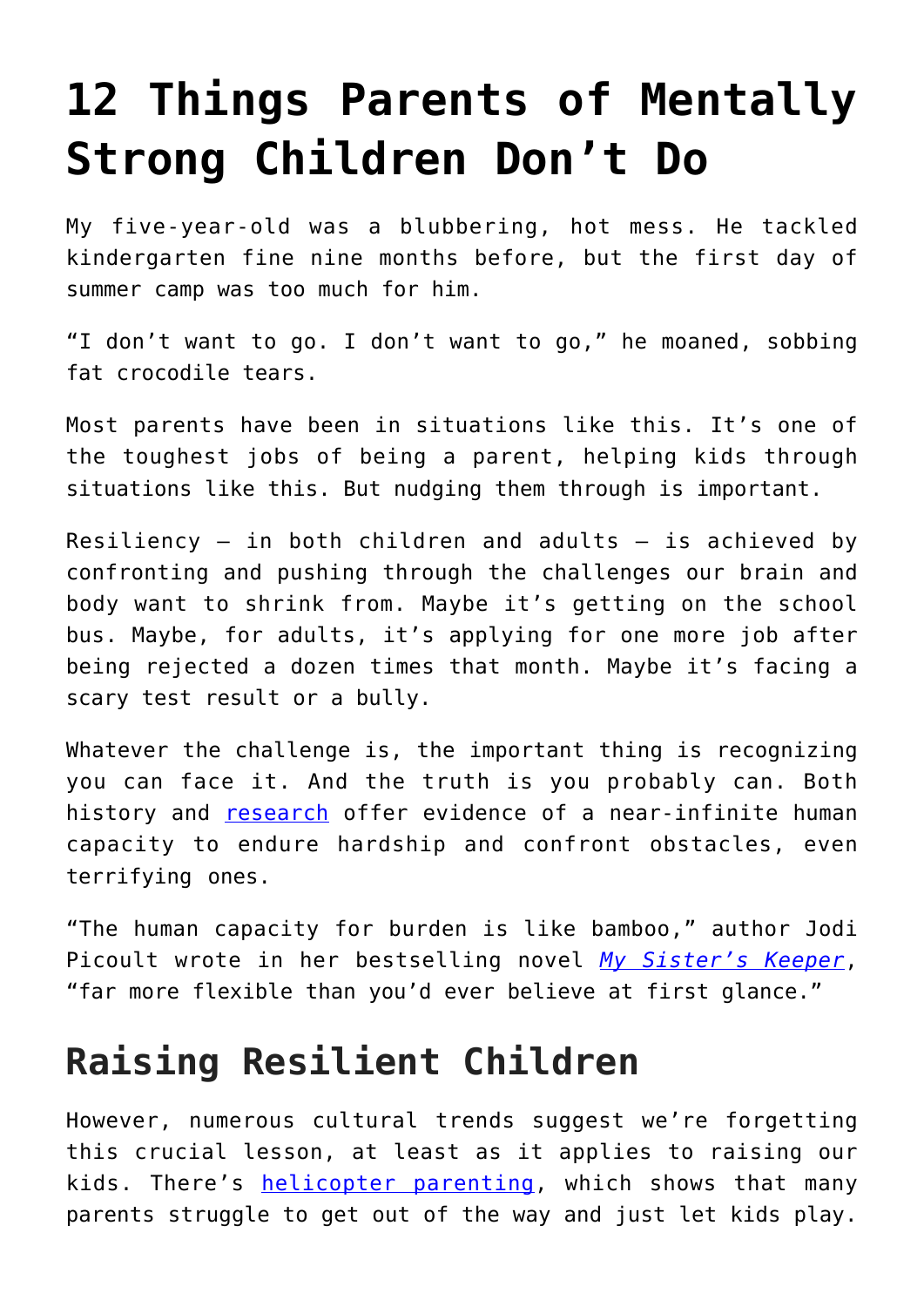There's also [the self-esteem movement,](https://medium.com/fee-org/what-the-self-esteem-movement-got-disastrously-wrong-dan-sanchez-87cc84dbe8c4) which erupted in the 1980s and seeks to shelter kids from criticism, failure, and the adverse consequences of their actions. In many schools, it's now [verboten](https://nypost.com/2018/01/14/the-mindless-attack-on-letting-kids-have-best-friends/) to have best friends lest someone's feelings get hurt. And we've all heard of [Everyone Gets a Trophy.](https://www.intellectualtakeout.org/blog/everyone-gets-trophy-mentality-out-control)

As a father of three little kids, I understand the instinct to want to shield children from the harsh realities of life. It's not easy telling your little girl to wipe away the tears and get back on. But it is important to do so.

[Amy Morin](https://en.wikipedia.org/wiki/Amy_Morin) knows a few things about hardship. She was widowed at just 26 years of age. Despite the tragedy she suffered, Morin went on to become a psychotherapist, columnist, and author. She says a key to raising resilient children is avoiding the many unhealthy parenting practices that have grown common in our society.

These practices, she says, rob children of mental strength. Resilience is like a muscle. It needs to be worked if it's going to get stronger.

"Mental strength is what helps kids bounce back from setbacks and it gives them the strength to keep going, even when they're plagued with self-doubt," writes Morin, who also teaches psychology at Northeastern University in Boston. "A strong mental muscle is the key to helping kids reach their greatest potential in life."

[Writing at](https://www.inc.com/amy-morin/mentally-strong-kids-have-parents-who-refuse-to-do-these-13-things.html) *[Inc](https://www.inc.com/amy-morin/mentally-strong-kids-have-parents-who-refuse-to-do-these-13-things.html)*., Morin enumerated a long list of things parents of mentally strong children *don't do*. Here are 12 of them. (Note: Descriptions have been abridged.)

#### *1. Condoning a Victim Mentality*

*Rejection, failure, and unfairness are a part of life. Refuse to attend your kids' pity parties. Teach them that no matter how tough or unjust their circumstances, they can always take*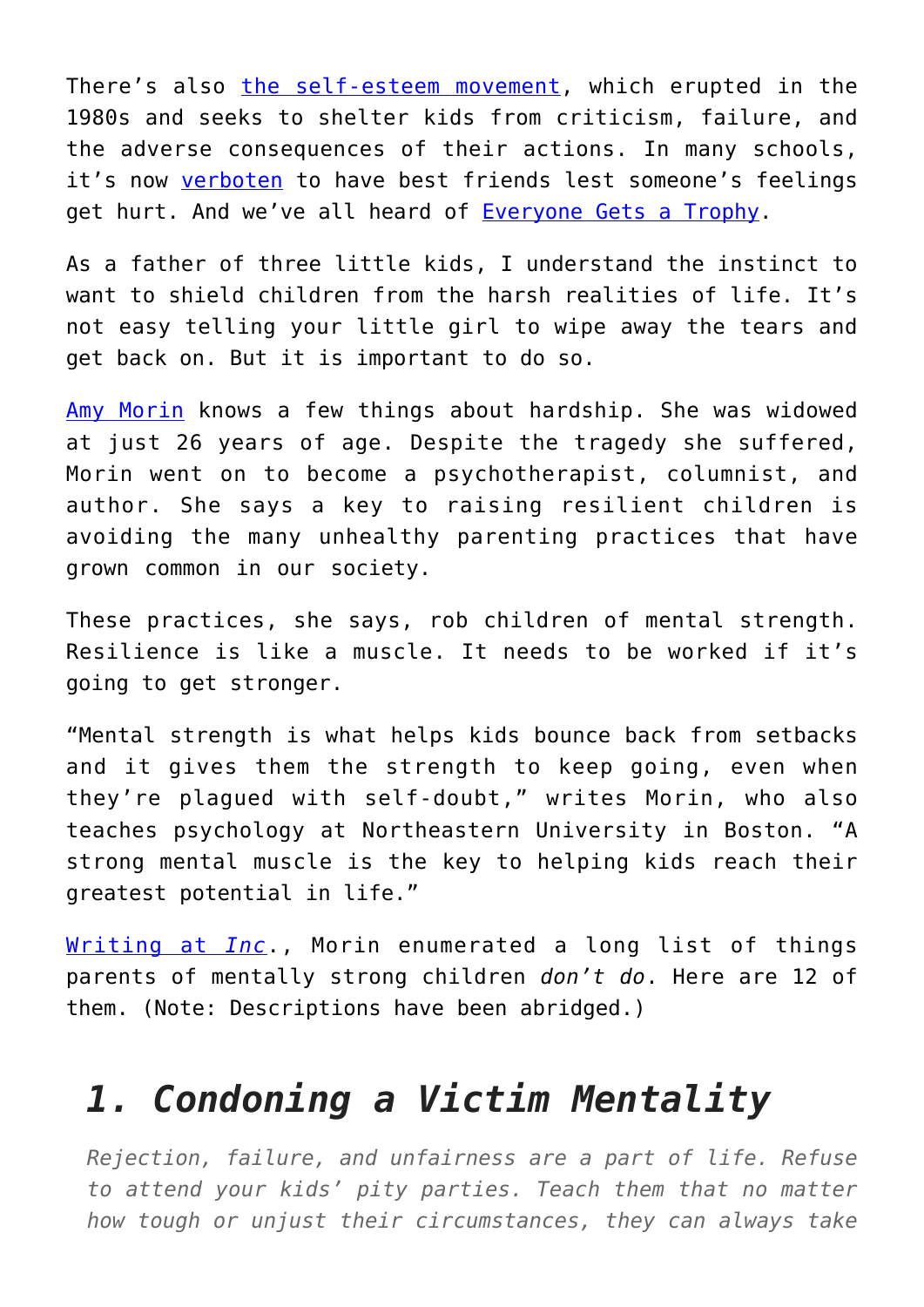*positive action.*

### *2. Parenting Out of Guilt*

*Show your kids that even though you feel guilty sometimes – and all good parents do – you're not going to allow your uncomfortable emotions to get in the way of making wise decisions.*

# *3. Making Their Kids the Center of the Universe*

*If you make your entire life revolve around your kids, they'll grow up thinking everyone should cater to them. And self-absorbed, entitled adults aren't likely to get very far in life.*

### *4. Allowing Fear to Dictate Their Choices*

*Although keeping your kids inside a protective bubble will spare you a lot of anxiety, playing it too safe teaches your child that fear must be avoided at all times. Show your kids that the best way to conquer fear is to face those fears head-on.*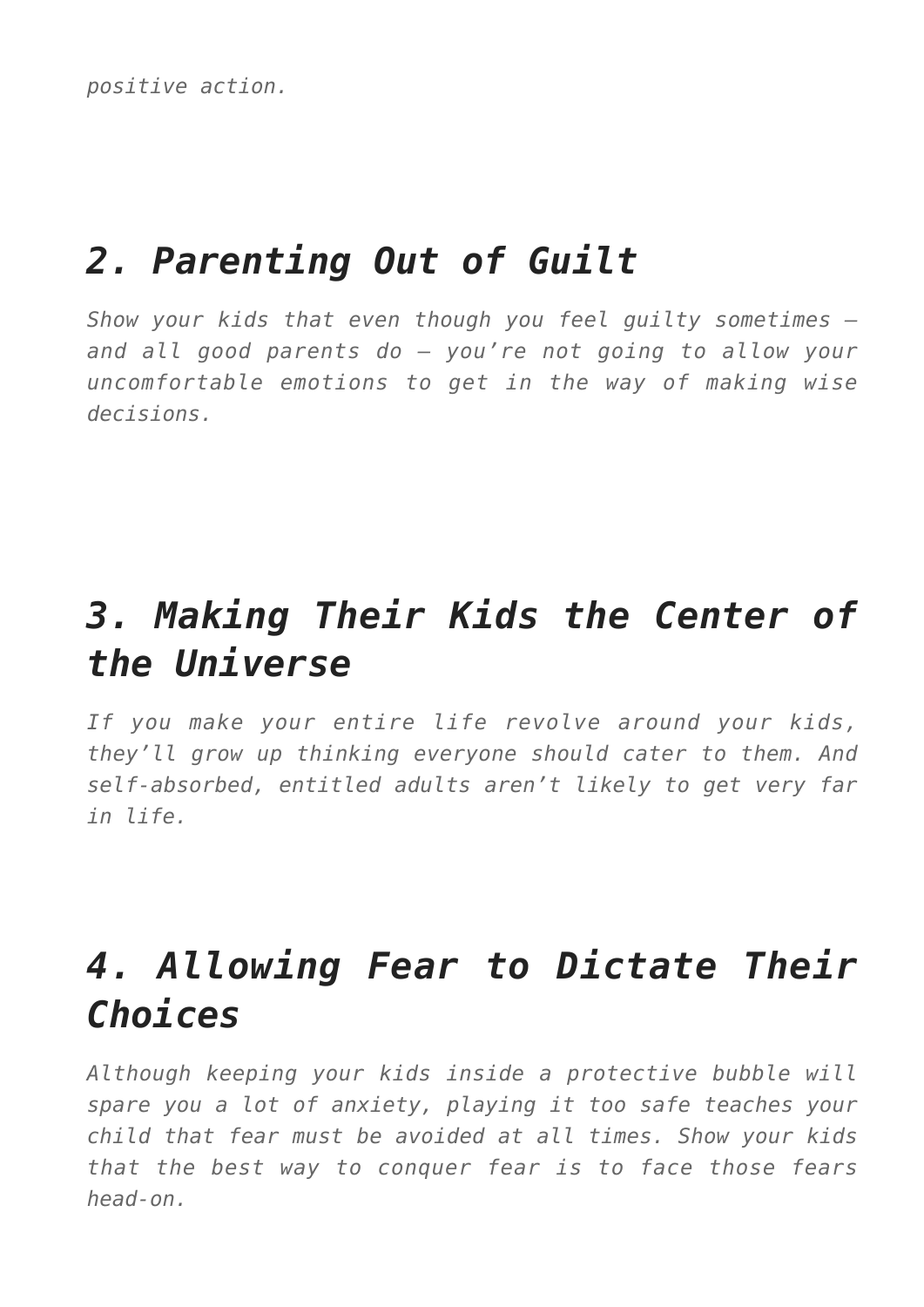## *5. Giving Their Kids Power over Them*

*Letting kids dictate what the family is going to eat for dinner or where the family is going on vacation gives kids more power than they are developmentally ready to handle. Treating kids like an equal – or the boss – actually robs them of mental strength.*

#### *6. Expecting Perfection*

*Expecting your kids to perform well is healthy. But expecting them to be perfect will backfire. Teach your kids that it's OK to fail and it's OK not to be great at everything they do.*

# *7. Letting Their Kids Avoid Responsibility*

*Kids who perform age-appropriate duties aren't overburdened. Instead, they're gaining the mental strength they need to become responsible citizens.*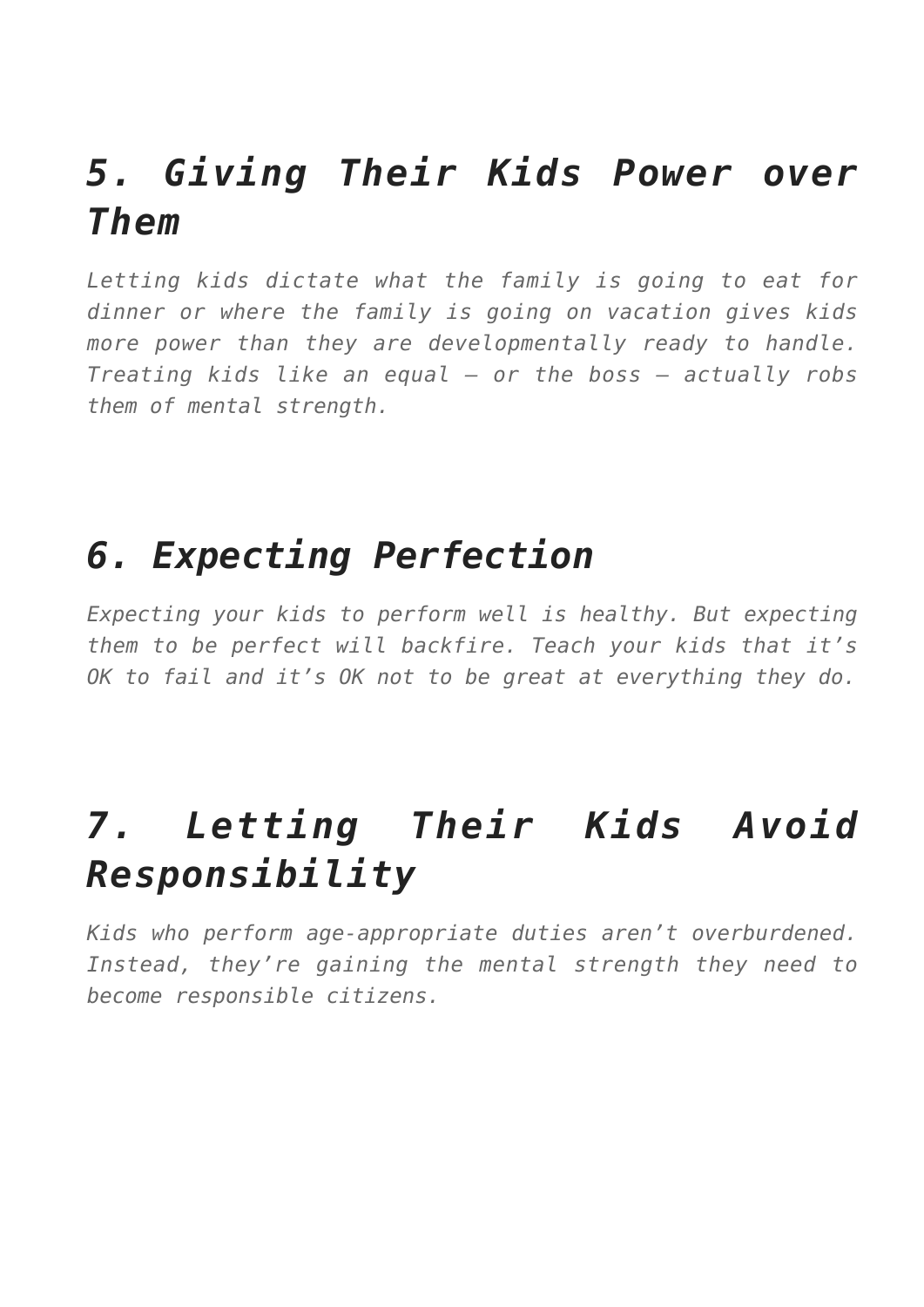### *8. Shielding Their Kids from Pain*

*Hurt feelings, sadness, and anxiety are part of life. And letting kids experience those painful feelings gives them opportunities to practice tolerating discomfort.*

# *9. Feeling Responsible for Their Kids' Emotions*

*Cheering your kids up when they're sad and calming them down when they're upset means you take responsibility for regulating their emotions. Kids need to gain emotional competence so they can learn to manage their own feelings.*

# *10. Preventing Their Kids from Making Mistakes*

*Correcting your kids' math homework, double-checking to make sure they've packed their lunch, and constantly reminding them to do their chores won't do them any favors. Natural consequences can be some of life's greatest teachers.*

# *11. Confusing Discipline with Punishment*

*Punishment involves making kids suffer for their wrongdoing. Discipline, however, is about teaching them how to do better*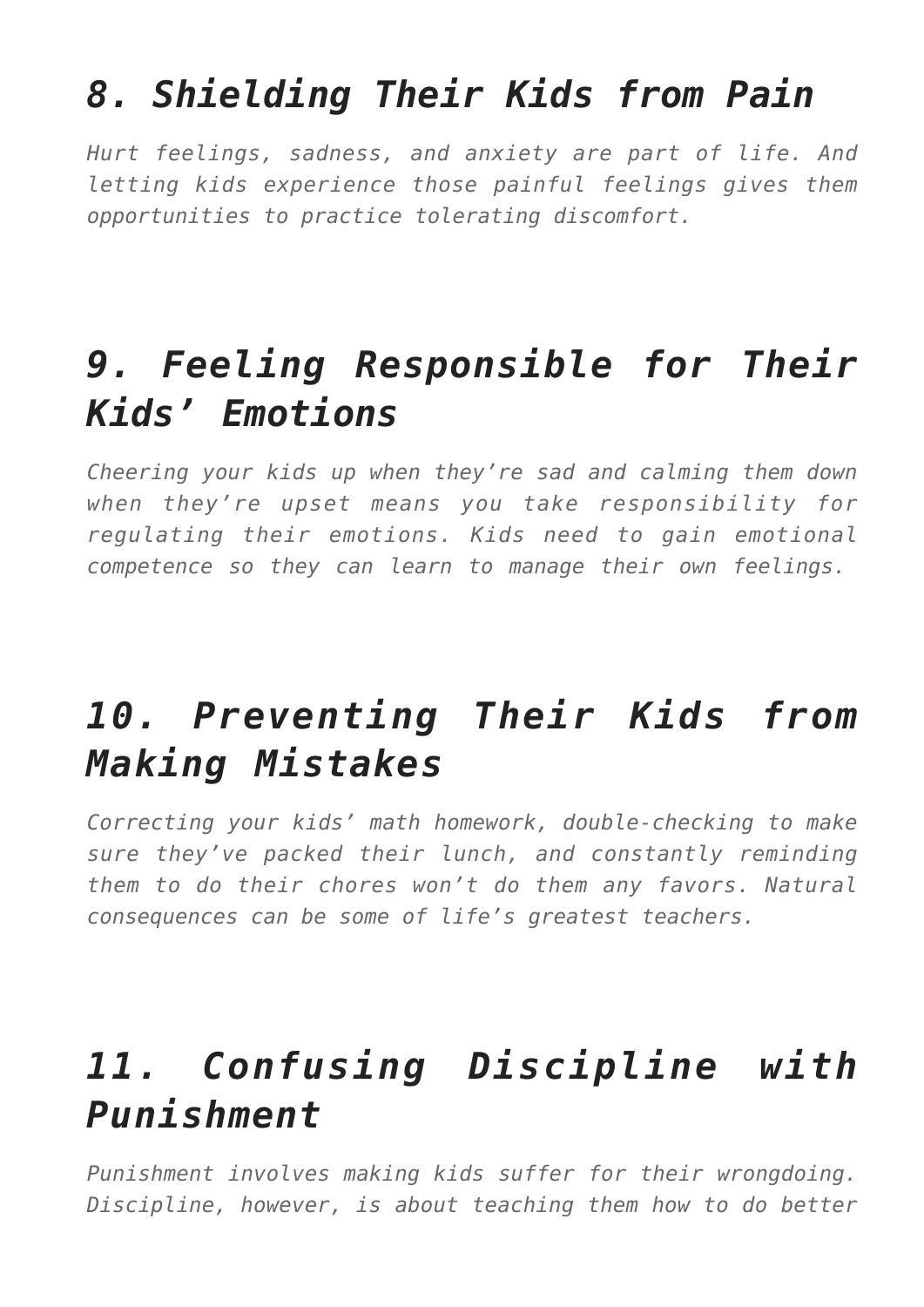*in the future.*

*Raising a child who fears 'getting in trouble' isn't the same as raising a child who wants to make good choices.*

### *12. Taking Shortcuts to Avoid Discomfort*

*Although giving in to a whining child or doing your kids' chores for them will make your life a little easier right now, those shortcuts instill unhealthy habits in your kids.*

The list is helpful and full of wisdom, but I also have to admit that it was somewhat convicting for me. Many things listed here are things I do with some regularity (#3, #5, and #9, if you really want to know).

Alas, parents are no more perfect than children. But the larger point is that parents should heed Morin's advice, at least if they're interested in raising children who will grow into self-sufficient, responsible young adults.

Parents would be wise to recognize that keeping their children from experiencing conflict, challenges, and failure might make themselves feel better.

Life is a journey. We all will experience failure and pain, shame and loss. We will all face challenges at one time or another that will feel insurmountable. It's how we choose to face these challenges that will determine who we are.

"The voyage of the best ship is a zigzag line of a hundred tacks," Ralph Waldo Emerson wrote is his timeless work *Self-Reliance*. "Character teaches above our wills. Men imagine that they communicate their virtue or vice only by overt actions,